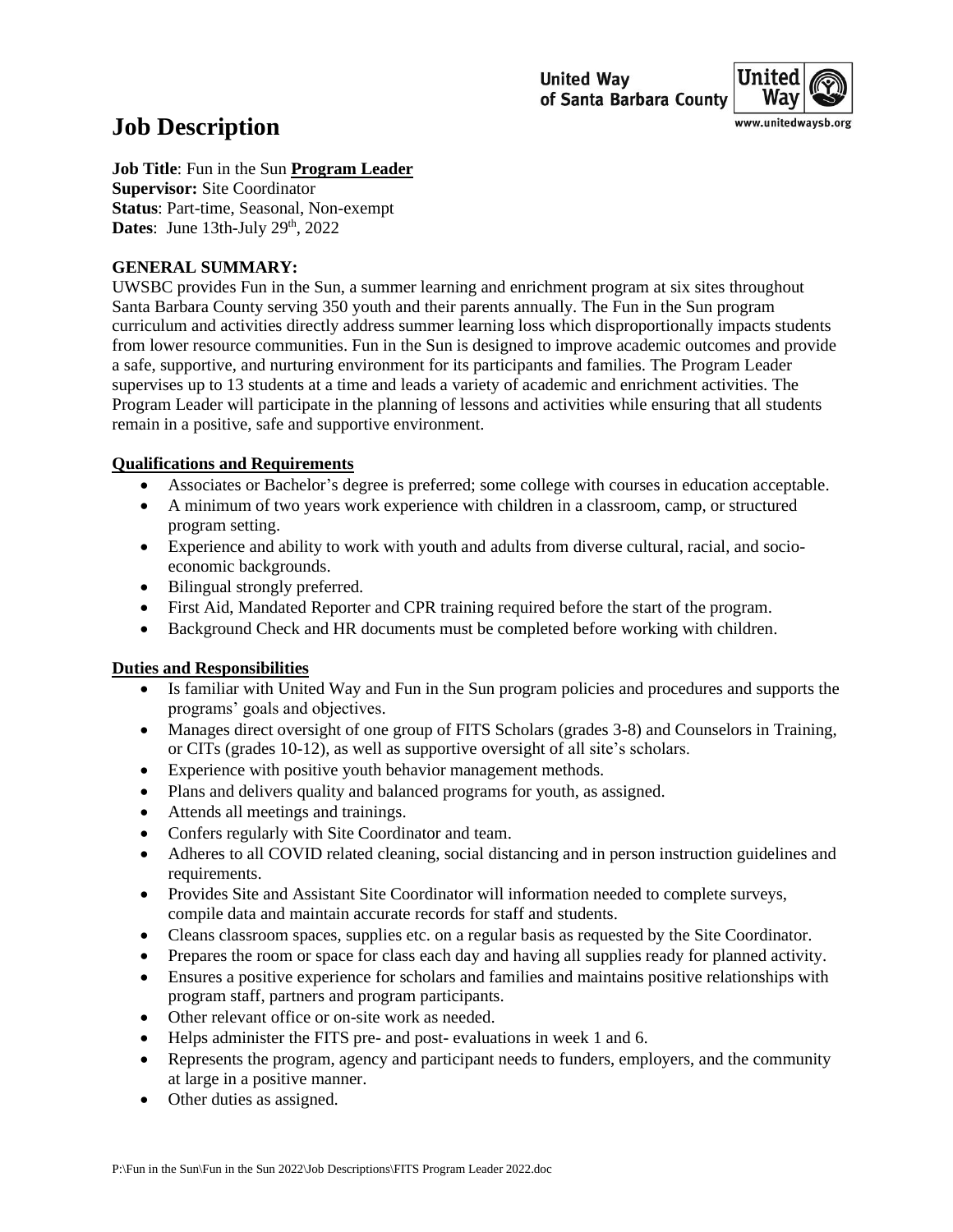#### **Language Skills**

• Ability to speak, write, or understand Spanish is desired.

#### **Certificates, Licenses, and Registrations**

- Valid driver's license preferred.
- Ability to maintain stable performance under pressure or opposition.
- Ability to be flexible in changing daily workload priorities as directed.
- Ability to coordinate and synchronize multiple projects.
- Ability to conduct a significant amount of planning activities for self and others.
- Ability to guide and delegate tasks to others.
- Ability to take initiative and make decisions within company guidelines.

#### **Physical Demands and Work Environment**

- The physical demands and work environment characteristics described here are representative of those that must be met by an employee to successfully perform the essential functions of this job. Reasonable accommodations may be made to enable individuals with disabilities to perform the essential functions.
- While performing the duties of this job, the employee is regularly required to talk; hear; sit: and use hands to finger, handle or feel. The employee is frequently required to use one or both hands repetitively; grasp simply and lightly; and grasp with one hand only. The employee is occasionally required to stand; walk; use both hands repetitively; grasp firmly with both hands; push and/or pull; use both hands with fine dexterity; reach overhead with hands and arms; climb or balance; use stairs; stoop, kneel, bend, or crouch; lift and/or move up to 25 pounds; and walk on uneven ground and between buildings. Normal 20/20 vision ability (with corrective lenses, if needed) is required by this position.

#### **Organizational Background**

United Way of Santa Barbara County (UWSBC) has the unique and positive vision that "in our community, everyone has a hopeful future." Since 1923, UWSBC has served Santa Barbara County community through funding, volunteer development, and by utilizing its own unique initiatives and partnerships that involve dozens of local non-profit and public sector agencies. UWSBC's local community driven **Power of Partnership™** priorities help children, families & seniors with a focus on Education, Income and Health.

General: This description contains the essential functions necessary to evaluate the position. It is not intended and should not be used as an exhaustive list of all responsibilities, skills or efforts.

| Employee           | Date | Human Resources Department | Date |
|--------------------|------|----------------------------|------|
| Department Manager | Date | <b>CEO</b>                 | Date |

\_\_\_\_\_\_\_\_\_\_\_\_\_\_\_\_\_\_\_\_\_\_\_\_\_\_\_\_\_\_\_\_\_\_\_\_\_\_\_\_\_\_\_\_\_\_\_\_\_\_\_\_\_\_\_\_\_\_\_\_\_\_\_\_\_\_\_\_\_\_\_\_\_\_\_\_\_\_\_\_\_\_\_\_\_

\_\_\_\_\_\_\_\_\_\_\_\_\_\_\_\_\_\_\_\_\_\_\_\_\_\_\_\_\_\_\_\_\_\_\_\_\_\_\_\_\_\_\_\_\_\_\_\_\_\_\_\_\_\_